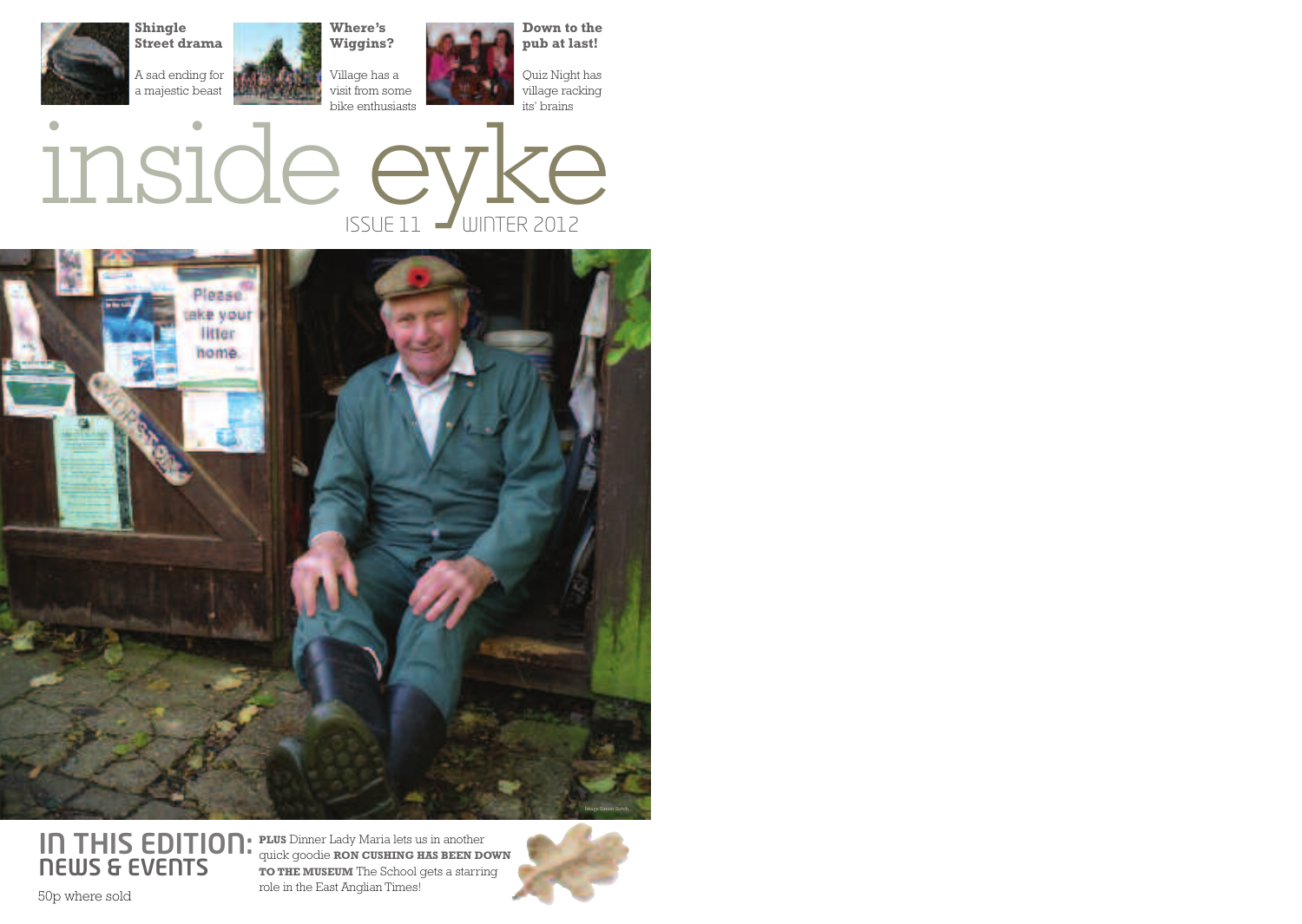

Have your hair done in the comfort of your home

Tel 01394 380 541





# From the EDITOR's shed



Hello all, and season's greetings to you.This final edition of Inside Eyke for 2012 ranges a little further afield than usual, as we publish correspondence received fromAustralia and France, not to mention a photo-essay from Simon Sutch on an exotic foreign visitor to Shingle St, sadly deceased... The heart of the magazine, though, is the chap who appears on the front cover and is



**Neighbourly request** If you are the person letting your dog or dogs repeatedly foul the verges and roadway along Ufford Road and the lane leading to Low Road, please stop it. Thank you.

often regarded as being himself the heart of Eyke: MervynWhitmore,husband of Ann, tireless charity worker, village organiser, commentator on local and national affairs and the natural world (in All Saints News) and all-round legend.As Janna points outin her article, Mervyn was an avid recycler before it became fashionable, and long before it became the normal thing to do and he's still hard at it. His quiet and selfless service to the community is a splendid thing, and itis a pleasure to be able to acknowledge it here.

We also have a last, bright memory of the extraordinary sporting summer – which seems a long time ago now – in the shape of theTour of England cycle race, a feature on Woodbridge Museum, and a report on progress, which has been dramatic, atthe Elephant & Castle.

Thank you to those people who took the time and trouble to write in to us, and thank you as always to the team who put Inside

Eyke together.Our nextissue will be out in March of next year.As always,if you'd like to contribute a piece, or make a suggestion as to what you think we should be covering, please do drop me a line at t.marr123@gmail.com. With best wishes. Tim  $\cdot\$ 

Volunteersandcontributions to TimMarr3UffordRoad,Eyke t.marr123@gmail.com Next edition March Final date for submissions 1 February 2012 DesignAardvark Multimedia www.virtualaardvark.com Printing Gipping Press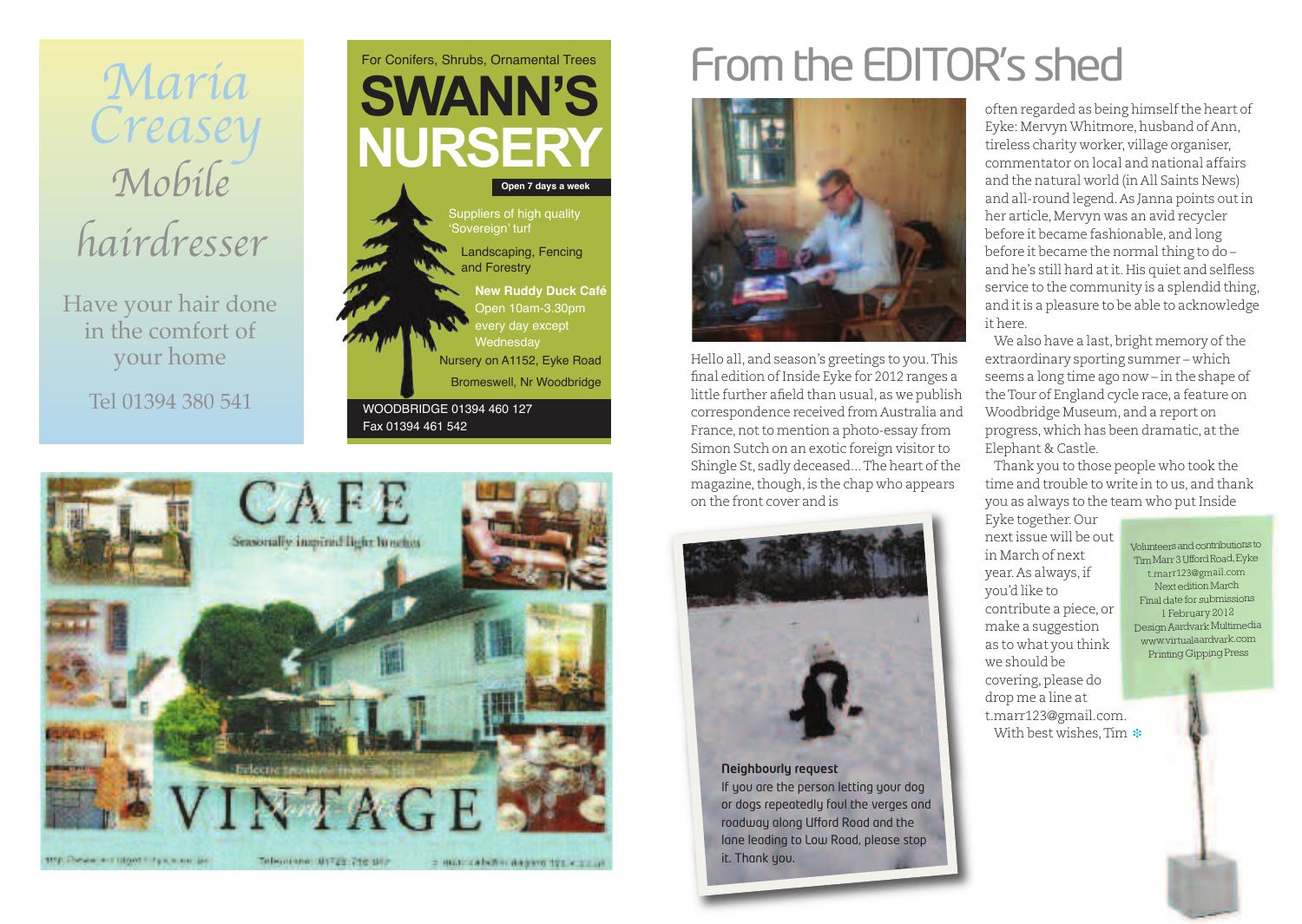#### **News from Eyke CEVC Wendy Kelway, Headteacher**

This term has seen a very exciting food week where children had the chance to learn about food from different countries and from local companies.We even got a mention in the East Anglian DailyTimes which was lovely to see!

Children and teachers are now preparing for Christmas productions and the songs are being learnt and costumes dusted off! KS1 is presenting a nativity play called Shine, Star, Shine and KS2 is presenting a play about WW2 called Edith'sWartime Scrapbook.

We had some very sad news about our swimming pool heater earlier in the term; thatit had been damaged beyond repair and we needed a replacement at a cost of around £6000 to £7000.We have been very lucky to have donations come in from Melton Mowers for £1,500, the Parish Council for £200, and Andrew Reid for £1000 and a

commitment from the Local Authority to give us £3000. We are very grateful that we are nearly there with the replacement fund and a new heater will be fitted so children can swim again fromApril next year. The FOES group are doing very well so far this term and we have had a successful Beetle Drive and Bingo night.The Christmas fayre is on 7th December (5pm- 7pm). Some of the funds they raise will support the replacement of the heater, we hope.

Planning news: we have been granted planning permission to extend the village car park so that our parents can park safely in the morning and at pick up time.We have to put a lease in place, as we are renting the extra land, and then complete an archaeological survey before we can go ahead with the actual work. So thank you to all those who have pledged help, support and so on.

On a final note do please remind any neighbours or friends and family that any children due to start school in September 2013 must have their place applied for by the 15th of January. If they are unsure of how to do this, tell them to pop into school to see us! Happy Christmas.

#### **Peppermint creams Maria Hassan**

With Christmas almost upon us things are becoming very exciting at school.The hall being adjacent to my kitchen I am lucky enough to hear the songs being practised daily for the Christmas performances! Believe me I am word perfect by the time it comes round to the actual performances.The recipe this time is peppermint creams, one that you could make with the children in your life and better still gift wrap them as presents.Take note though they wont last long though so a double batch may well be a good idea! Anyone wanting me to quality control test the results knows where to find me........

#### **Ingredients**

- •·250g icing sugar
- •30ml double cream
- $\bullet$  ½ an egg white
- peppermint essence
- green food colouring (optional)
- 200g dark chocolate ,melted

#### **Method**

Mix all the ingredients, except the chocolate, to a stiff paste, adding the essence and

colour in drips until you have a flavour and colour you like.

Roll the paste into a sausage about 4cm across and cutitinto thick slices.Neaten into smooth, even discs and dry on a sheet of baking parchment(best overnight). Dip half of each cream into the chocolate and leave to set on the paper.Double dip if you have time.Decorate if you like.

#### Letter from Oz



**The editor was very pleased to receive the following letter, and delightful photograph, from StuartWhatling in Melbourne, Oz:** Ithought you may be interested to see just how far your magazine makes it.The attached picture is ofTom and Angus

Whatling (my two boys) catching up on the latest village gossip over 10,000 miles away here in Melbourne where we have lived for the last six years.They were particularly interested in the article on their Great Grandad Frank Pooley.

The mag does nothing to dispel my wife's theory that half of the village is related to me, with Grandad Frank,Uncle Robin and Aunty Jackie all prominent, and that's only the tip of the iceberg!

It's great to see some of the village stalwarts outin force atthe Fete and Jubilee celebrations, along with plenty of fresh faces.

Well done for keeping us up to date with the happenings in my little corner of England's green and pleasantland. With Warm Regards from the Colonies, **StuartWhatling**

## **JUST TILES**

**Mosaic Specialist** deliveries to surrounding areas, fresh **Ceramic • Slate • Terracotta • Marble •**

Visit your Local Specialist

Smithfield, Melton, Woodbridge, Suffolk IP12 1NH

#### Tel: Woodbridge 01394 382 067

#### **Foot problem?**

Treatment of corns, calluses, nails, verrucas etc

Home visits from a foot healthcare professional

Registered member of the British Association of Foot Health Professionals

> **elizabeth Gallina mCFHp mAFHp**

> > 07920 292 377

01394 460 270

josgallina08@aol.com

Linden Rise, Eyke Woodbridge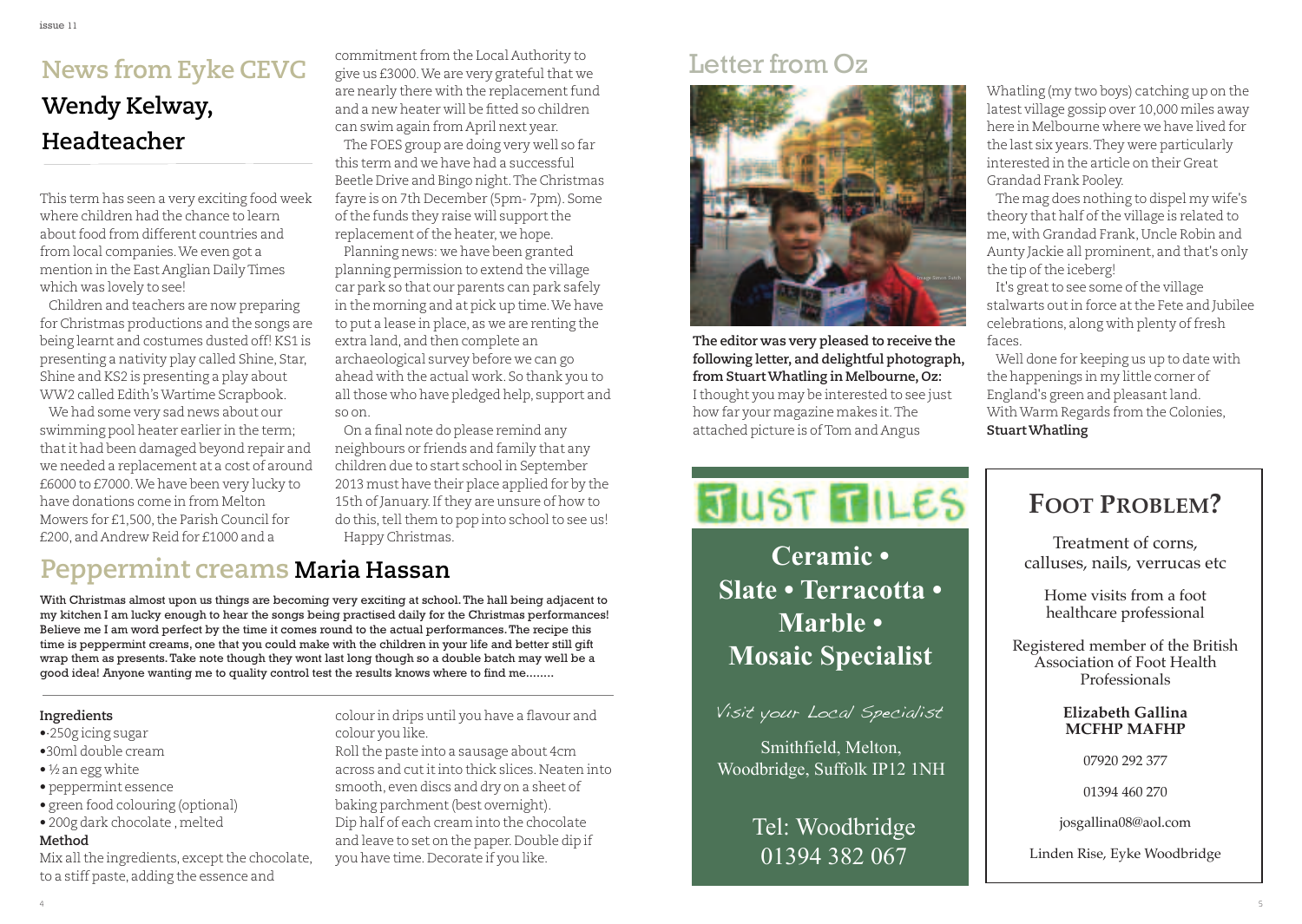#### An invitation toWoodbridge Museum



oodbridge Museum opened on the Market Hill 30 years ago and its display will lead you through the oodbridge Museum op<br>Market Hill 30 years ag<br>display will lead you th<br>story of the town and its notable inhabitants.The story starts at area around whatis now Kyson Point.This was once a Royal Manor where people came to pay their food rent to the Anglo-Saxon kings who ruled East Anglia.

Before the river walls were built the estuary was lined by extensive marshes and the beach at Kyson point provided the ideal landing place for longboats. Later a jetty was built higher up river and it is from the jetty that the town acquired the name Wuderbryge – wuder means wooden and bryge means jetty.Bryge can also mean bridge but the one at nearby Wilford was not built until after the 16th Century.

By the time the Normans arrived the town had formed around a church which was adjacent to the present parish of St Mary's. The right to hold a weekly market was granted in 1227 and soon the town was prospering by shipping agricultural goods traded in the market to London and other places in the south.

This maritime trade peaked towards the



end of the seventeenth century but, by 1800, the town was the fourth largestin Suffolk and had a barracks with about 4000 troops ready to defend the coastif Napoleon attempted an invasion.

By 1300Woodbridge was also a shipbuilding centre, an activity which reached its height during the 17th C when men-of-war were built here.

This phase ended by about 1680 and thereafter a steady stream of commercial vessels was built,mainly for the coastal trade, until the business faded away during the 1840s. From 1881 yachts were being built but this activity ceased in 1990.

The arrival of the railway in 1859 caused a slump inWoodbridge's maritime trade. From 1882 the town was no longer classified as a port and the final vestiges of maritime trade petered out during the 1930s.

The railway also had a detrimental impact on Woodbridge's market but this survived until 1930 by which time road transport dealt the knockout blow.

After the railway arrived the population of the town declined and then remained static for almost 70 years until new employment opportunities were created in the area.By





the 1960s many of these jobs were disappearing but planning was then underway to makeWoodbridge the perfect place to live for people whose employers were about to relocate from London to Ipswich.Although the population doubled, the expansion did not impact on the ancient heart of the town whose narrow streets now bustle with commerce and visitors rather than with horse drawn carts making their way from the Market Hill to the quays.

To fill in the gaps in this summary, and to get to know some of the people who liven in the town, please come to the museum and be greeted by some of the team of enthusiastic volunteers who run the





museum.During the school holidays itis open every day from 10am to 4 pm and the admission charges are £1 for adults and 30p for children.

There are activity sheets for children and, for those who want more information than there is on display, there are pamphlets, books and a terminalto access comprehensive accounts of most aspects of the town.

The museum also offers pre booked guided tours and illustrated talks on a range of topics related to the town. For more information on these please contact Bob Merrett on 01394 385 572 \* Ron Cushing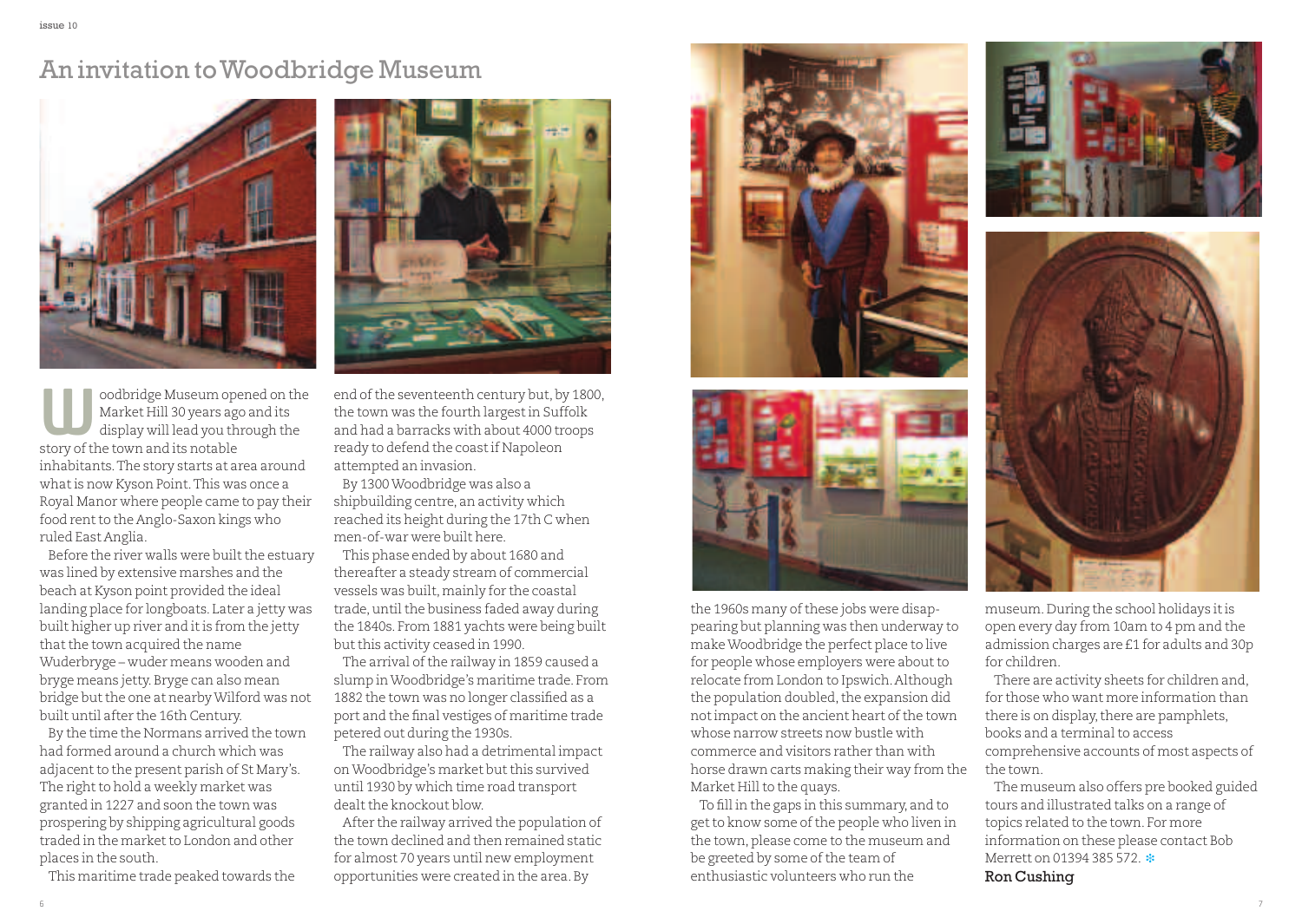# **MERVYN MAKES THE MOST OF IT**

Janna McKendrick spends some quality time with Mervyn Whitmore

**WESSARS** 

rowing up during the war Mervyn Whitmore has always loathed waste. He remembers his father's motto of Towing up during the war Mervyn<br>Whitmore has always loathed waste.<br>He remembers his father's motto of<br>"waste not, want not", characterised by an old pail kept for bent nails, saved carefully for straightening and reuse. Such early memories left a lasting impression, and the principle of recycling was in his blood for

decades before it became the politically correct process itis today. For many years he has channelled his efforts into a means of raising money for local charities.

In search of recycling opportunities, Mervyn and his wife Ann have become seasoned car booters. Arriving at the crack of dawn on a Sunday at Kessingland near

Lowestoft or the more local sites of Ipswich, Friday Street and others, they spend a couple of hours scouring the stalls for items suitable for recycling, and are home again well before 11.

As a result Mervyn's garden shed is at times a veritable Aladdin's cave. As testament to his enthusiasm, recycling advertisements old and new are pinned to the door and hanging from the ceiling.There's nothing he likes more than taking something to bits,

even as large as a washing-machine, and sorting the parts into buckets, for later distribution to the relevant recycling agency. It may take him four or five hours, but "I enjoy it – that's the secret,"he says. Surprisingly, individual parts are often of greater value than the item itself. Heavy plastics from some items may not generate any pennies, but they too are recycled.

EACH (East Anglian Children's Hospice) is Mervyn's favoured charity for the money he raises.Their new Treehouse hospice has recently opened in Ipswich with wonderful facilities for children and their families. Some items are passed on directly to St Elizabeth Hospice and Oxfam, while some tools, recently including a sewing machine in need of repair, are donated toTWAM (Tools with a Mission) in Ipswich.This charity refurbishes and ships tools to Africa and India to enable people to earn a living and support themselves. The listening ear of the Samaritans is also supported through the contribution of discarded drink cans,milk tops and foil.

Mervyn is a true stalwart of Eyke.As well as his enthusiasm for the efficient reuse of unwanted items, he takes great pride in the village and its appearance, and regularly sweeps up fallen leaves around the church and in front of the village hall. Villagers can also read his regular contributions to the Parish newsletter demonstrating his love of the area and his appreciation of all things natural.He and Ann have lived in Church Lane for many years in a house bearing the name'Cesar's Palace'. Some years ago when the family included a black labrador called Cesar, their son Adrian presented them with the plaque made specially on his travels!

Those in the know already pass recyclable items to Mervyn.If readers have tools or appliances they would like reused in aid of the aforementioned charities, Mervyn would be pleased to hear from you on 01394 460 491.And bent nails will be gratefully received too! **❉**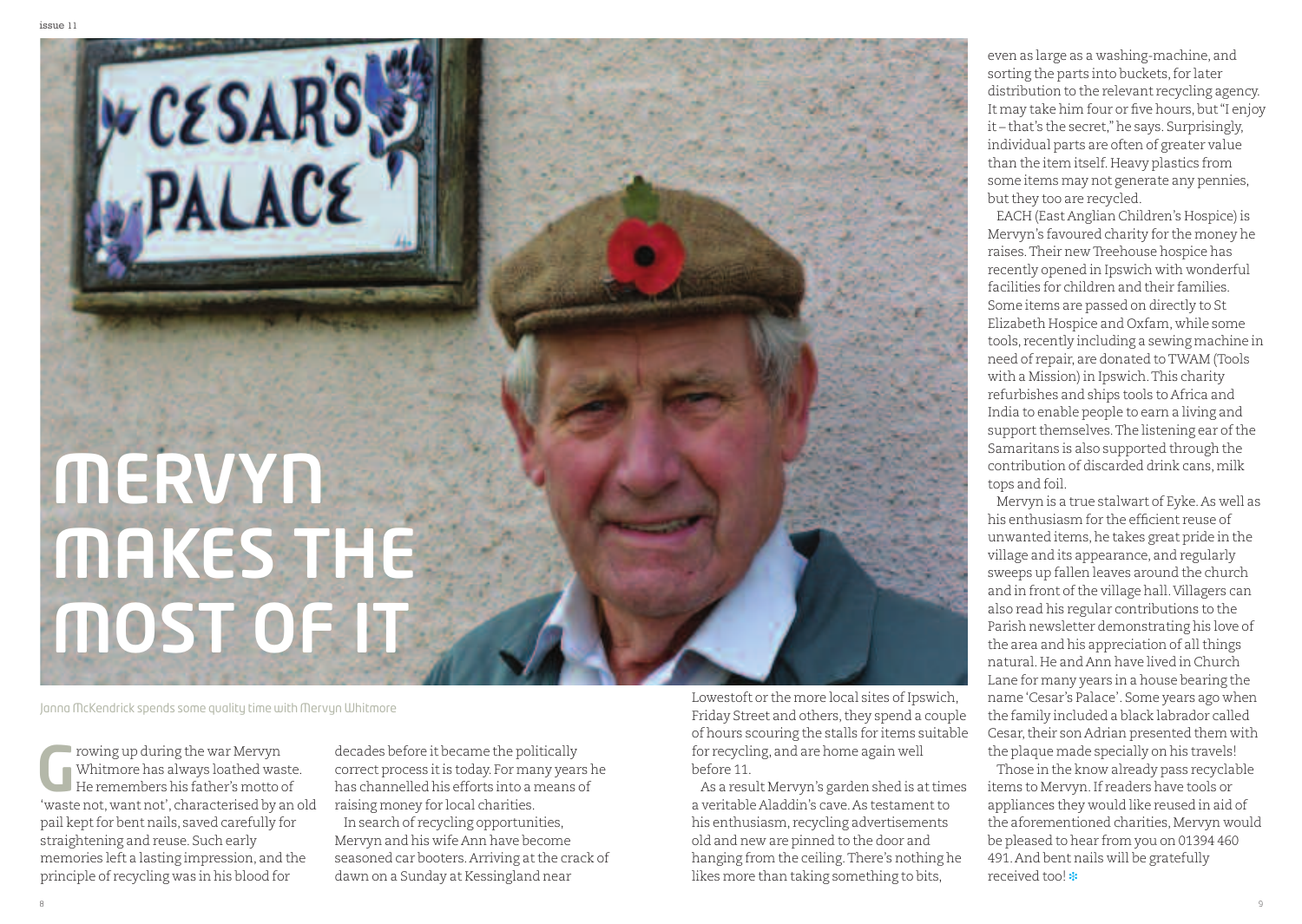

#### **The mystery of the fin whale Simon Sutch**

This story is more Outside than Inside Eyke, but I recokon it is worth a moment or two and it is still fairly local after all



A whale beached at Shingle Street during the afternoon of Sunday 30 September and died pretty soon afterwards.Quite a few anglers round these parts would lay claim to having had such a beast on the hook but consider the following…

It was a juvenile, female fin whale (Balaenoptera physalus) and weighed in at 7.8 tonnes. She was 9.8 metres long (about the weight and length of a horse truck).

Quite how she ended up in our waters will remain a mystery but we can suppose that

she was mooching up the French coast, heading north and aiming to route via the west coast of Ireland to feeding grounds in the North Atlantic.There are hundreds of ship movements every day through the Straits of Dover and possibly the whale's sonar guidance system was confused by the cacophony of underwater sound created by ships' propellers.Whatever the case, she made the fatal mistake of going north-east not north-west and thus entered the dangerously narrow and shallow waters of the North Sea.Once there she was never going to turn round and find her way back out to safety.

Possibly the whale's sonar guidance system was confused by the cacophony of underwater sound

There are many obstacles all the way up to Suffolk from the narrow'waist' ofthe Dover Straits. Even a few miles offshore you can,in places, virtually stand up atlow tide.There are many spits of shingle just off the white cottages at Shingle Street that are not even visible most of the time and are particularly dangerous for a disorientated fin whale.

Once she had run aground, she would have thrashed about (note the bloody scrape marks on the tail end of the body) trying to free herself, and then died.

The Aldeburgh RNLI arrived very soon after the beaching but sadly too late to assist the creature. They floated the body off the spit (about 15 metres from the shoreline) at the next high tide and secured it to the shingle beach to await the arrival of the UK Cetacean Strandings Investigation Programme, headed up by Rob Deaville of the Zoological Society of London.

A couple of tissue samples were taken there and then by Rob and his team but as Shingle Streetis an SSSI (site of special scientific interest) they were not in a position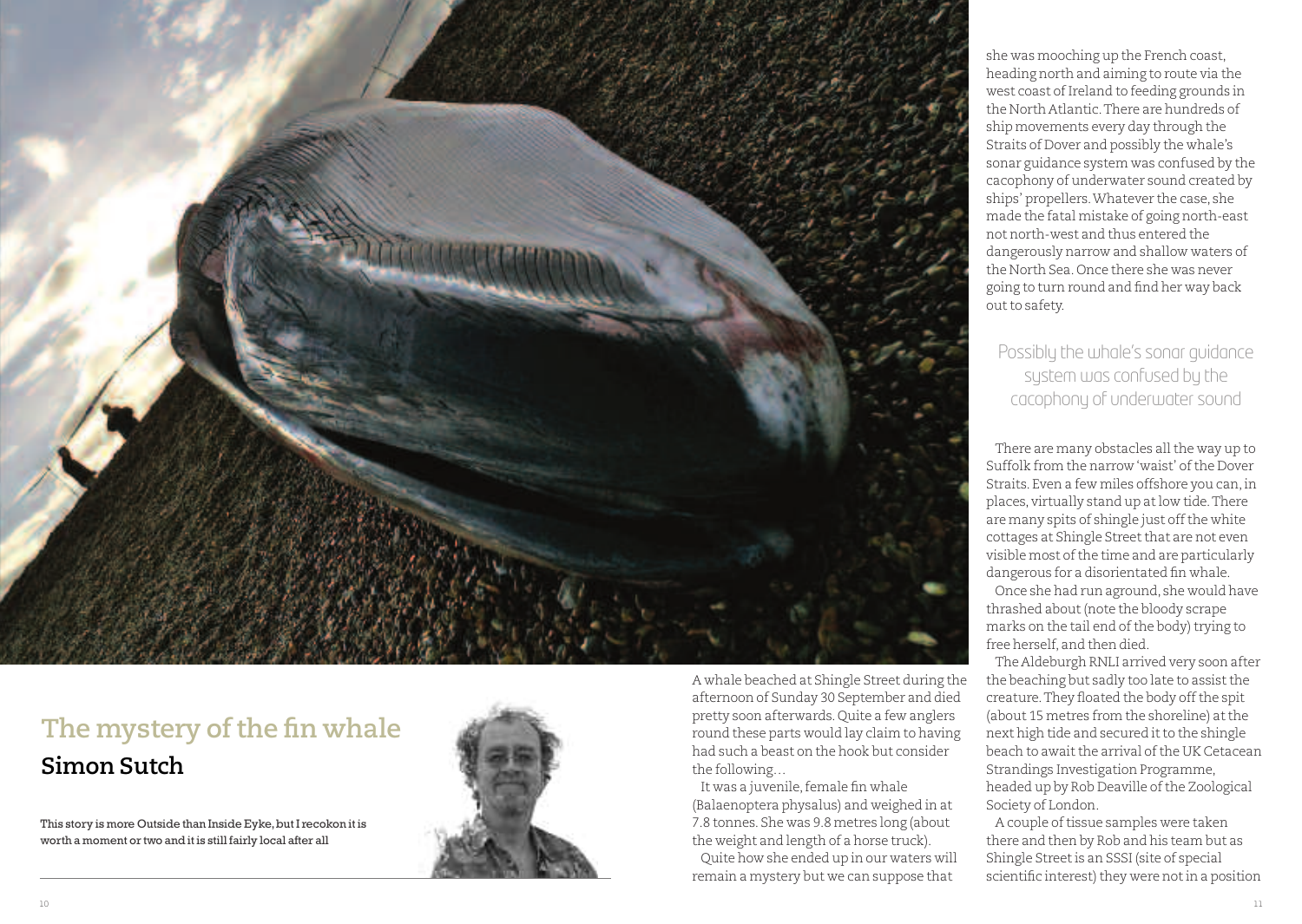

to perform a full on-site post-mortem without a body disposal plan being available from Suffolk Coastal. They couldn't take the whale away as they already had one on their trailer (buses, policemen, you know how itis...).

Thus we will never know for sure the cause of death but simple misfortune seems the mostlikely.The corpse was eventually taken away by Philip Clarke, the local knackerman of Clarkes of Melton.His more usual cargo is poultry, pigs, sheep, cattle and horses.

Philip drove her up to Stoke where she was rendered down to make somewhere between 1,000 and 1,500 litres of bio-fuel, rather a bizarre ending for such an extraordinary visitor to our shores.

In case you are wondering: the full-grown fin whale is the second largest whale on the planet, after the blue whale, and can measure up to 30 metres in length.They are reasonably solitary creatures and estimates are that they can live to 90 years and beyond. Our Shingle Street beauty was only a young'un.

Below is a photo of the RNLI team up close to the body, giving a sense of scale and here you can see evidence of one of the cuts the Zoological Society of London scientists took. They will take these 'slices' back to their laboratories and their analysis will help towards a greater understanding of these amazing creatures' health status and lives. **❉**





# **Tour** of Britain

Shortly after 10:30 on Sunday morning, 9 September, the Tour of Britain cruised through Eyke. The cycling extravaganza had started at 10:00 in Neptune Marina,Ipswich and was setto wind its way through sunlit Suffolk and on to Norfolk, finishing in Norwich 125 miles later.

Quite a few villagers turned out to see the participants and

applaud or shout encouragement. The first four riders were followed a couple of minutes later by the peloton or massed group of riders, and they all seemed pretty relaxed on a lovely sunny morning. What was probably the entire motorcycle fleet of the Suffolk and Norfolk Constabularies did an excellentjob of closing the road for the ten minutes or so required for the cyclists and assorted support vehicles to whizz through Eyke, and then we all went home for breakfast.Hopefully the international competitors as well as the home-grown Bradley Wiggins and Mark Cavendish enjoyed their sojourn through Eyke and will count this first stage in East Anglia, of an eight stage rally totalling some 840 miles, as a good'un. **❉**

#### **Hullo! John and Rosy Rabson here!**

We lived atThe Limes, Eyke from 1978 until 2005. John was Chairman of the Eyke Parish Councilfor a while and also edited the Warbler newsletter with its monthly Tailpiece from our very own Mervyn.In 2005 we moved to France, but we still have a foothold in Suffolk.Our goddaughter Jane Jackson now rentsThe Limes from us, and takes care of our affairs in Suffolk.

Those of you who are on our Christmas greetings list will know that we spent a long time doing up the cottage in the grounds of our house in rural Burgundy as guest acommodation.The cottage is now up and running; and thereby, as the Bard says, hangs a tale.Our son Hugo served in the US Army and was deployed to Iraq and later to Afghanistan, where he suffered from Post Traumatic Stress Disorder and spent time in hospital in the US.Thanks to his own determination and the US equivalent of Combat Stress, he made a spectacular recovery and is now two thirds of the way through a double Master's degree in Psychology and Family Therapy financed by

Uncle Sam.He hopes to work with other veterans to help them to return to civilian life.We were so impressed that we decided to use our cottage to raise money for Combat Stress. Formerly the Ex-Services Mental Welfare Society,Combat Stress cares for UK veterans who have been traumatised by their harrowing experiences during their Service career.

Charity Cottage offers visitors a holiday home from home with the added satisfaction of helping a worthwhile charity because every penny goes to Combat Stress. UK taxpayers can take advantage of Gift Aid, which is the nearest thing we know to a present from the taxman. The Daily Telegraph, who run a website for expats like us,has been kind enough to publish two articles about us.And now they have kindly offered to publicise Charity Cottage in their Best of British feature.The link is http://expatdirectory.telegraph.co.uk/france /cervon/charity-cottage/ We now have our own

website, www.charity-cottage.org.uk, with links to Combat Stress.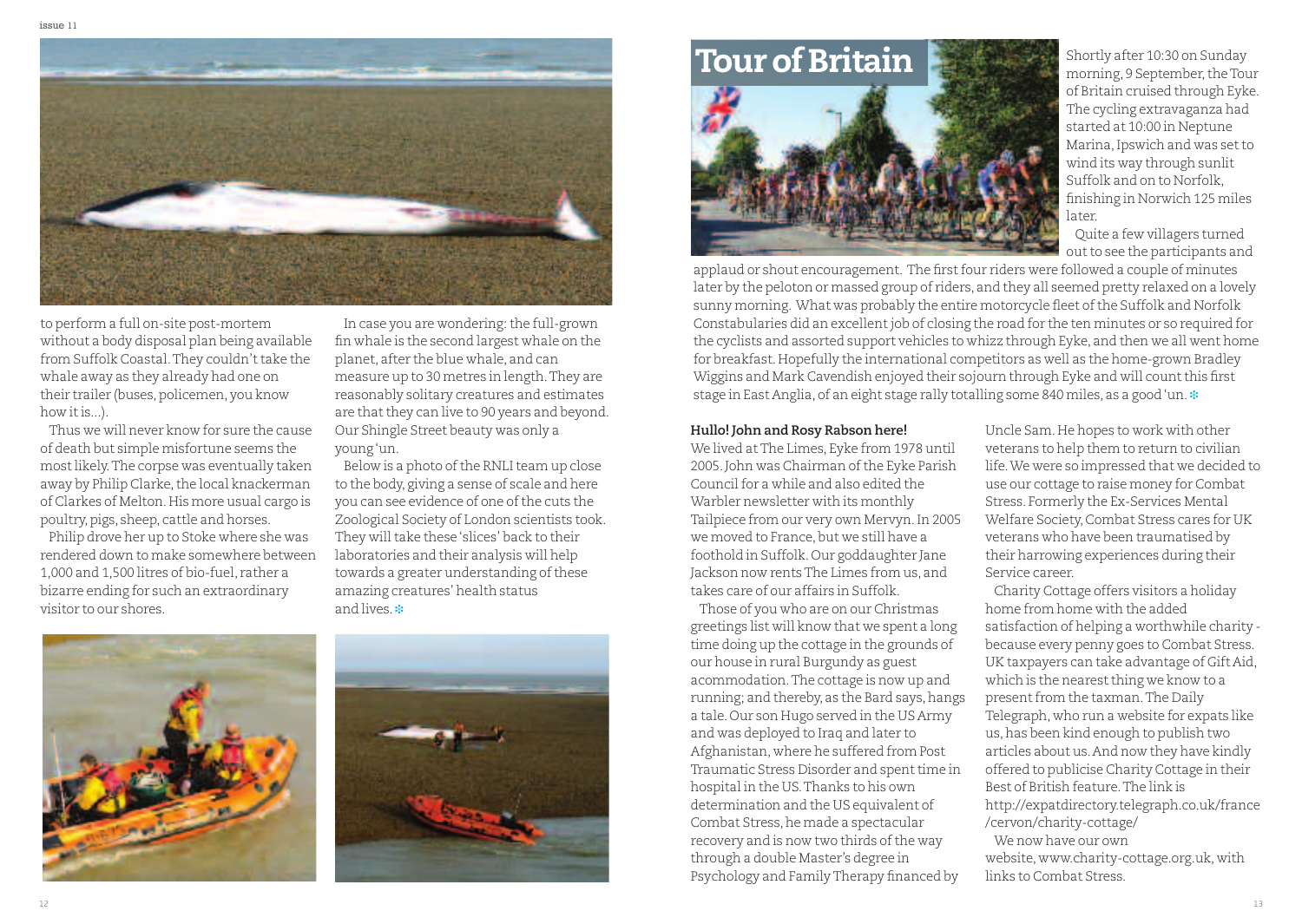





### **Elephant & Castle transformed...**

The transformation atthe Elephant & Castle has been truly spectacular, as can be seen in these contrasting pictures ofthe pub back in late summer and ofthe recentinaugural Quiz Night.Ian and Sandra have converted what was little more than the shell of a pub - and which many of us must have quietly suspected would never be a pub again - into a warm, welcoming space which is once more the social hub ofthe village. Food is now on the way too. Cheers!Well done to Mike Fisher and his team for their win on the night.**Tim**









#### Andy Smith Plumbing and Heating 07971 029996 Moh<sup>-</sup> For all your plumbing & heating needs \*Full instillation\* \*Oil Fired Boiler Fit Repair & Servicing\* \*Bathroom Plumbing & Fitting\* \*All General Plumbing work\*





**Registered Technician** & **Business** 







**Turn over for more pics>>>**